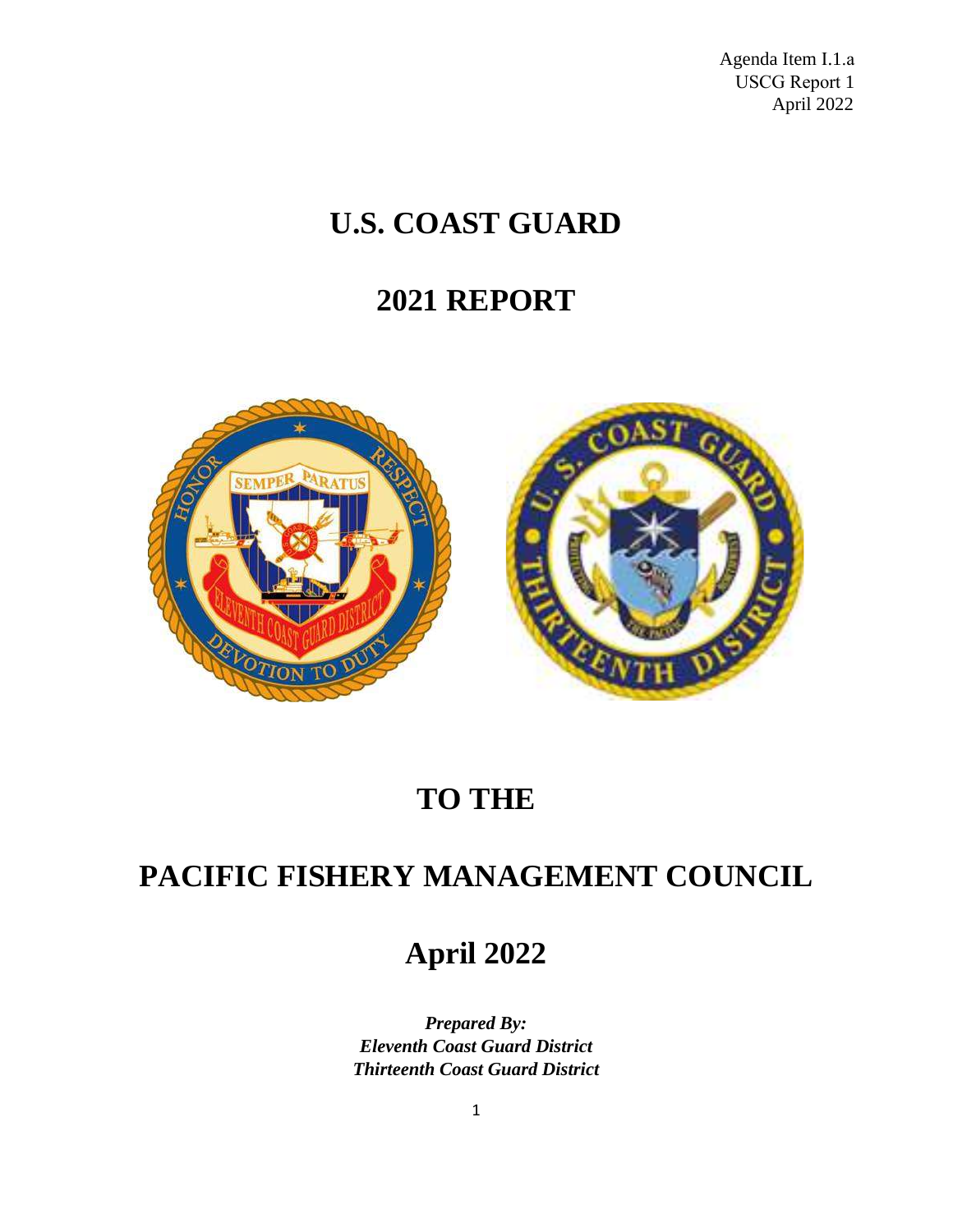## **I. U.S. Coast Guard Resources**

The U.S. Coast Guard (USCG) has two districts overseeing U.S. waters off the western coastal states. The Eleventh District's (D11) area of responsibility includes the waters off the coast of California out to 200 nautical miles. The Thirteenth District's (D13) area of responsibility includes the waters off the coasts of Washington and Oregon out to 200 nautical miles, as well as Washington internal waters and the Columbia River. Resources used for fisheries enforcement include cutters, aircraft, and boats from coastal stations.

#### **Cutters**

Patrol Boats/Fast Response Cutters: The primary surface fisheries law enforcement patrol resources are the 87' Coastal Patrol Boats, 110' Patrol Boats, and 154' Fast Response Cutters. Due to sea keeping and endurance limitations, Patrol Boats typically operate within 50 nautical miles of shore. D11 Patrol Boats include twelve 87' Coastal Patrol Boats located at coastal ports throughout the state and four Fast Response Cutters in San Pedro. D13 Patrol Boats include seven 87' Coastal Patrol Boats located in Salish Sea ports, as well as one 110' Patrol Boat homeported in Port Angeles, Washington, and one in Coos Bay, Oregon. In May 2022, CGC CUTTYHUNK homeported in Port Angeles will be decommissioned and replaced with CGC ANACAPA, which will relocate in June 2022 from Petersburg, Alaska to Port Angeles, Washington. In June 2022, CGC PIKE homeported in San Francisco, California will be relocated from D11 to Petersburg, Alaska.

Buoy Tenders: Buoy tenders conduct periodic law enforcement, including fisheries enforcement, in conjunction with their primary mission of maintaining aids to navigation. D11 buoy tenders include one 225' Seagoing Buoy Tender home-ported in San Francisco and one 175' Coastal Buoy Tender in San Pedro. D13 uses one 225' Seagoing Buoy Tender, home-ported in Astoria, Oregon, for offshore fisheries. Medium Endurance Cutters: Two 210' Medium Endurance Cutters located in Astoria, Oregon, and one in Port Angeles, Washington are also assigned to dedicated west coast fisheries patrols. In 2021, CGC ASPEN transited to Baltimore for extensive repairs, CGC ALDER is expected to arrive in California to replace the CGC ASPEN by the end of 2022.

## **Aircraft**

Air Station Sacramento provides medium range fixed-wing HC-27J Spartan aircraft to conduct surveillance flights along the entire west coast. The primary rotary wing fisheries law enforcement resources on the west coast are MH-60 Jayhawk and MH-65 Dolphin helicopters. Due to endurance and safety limitations, offshore patrols are typically conducted within 100 nautical miles of the coast. D11's three helicopter air stations are located in Humboldt Bay (Eureka, California), San Francisco, and San Diego, along with an Air Facility at Naval Base Ventura County (Oxnard, California). D13's three helicopter air stations are located in Port Angeles, Washington, Astoria, Oregon and North Bend, Oregon, along with an Air Facility in Newport, Oregon.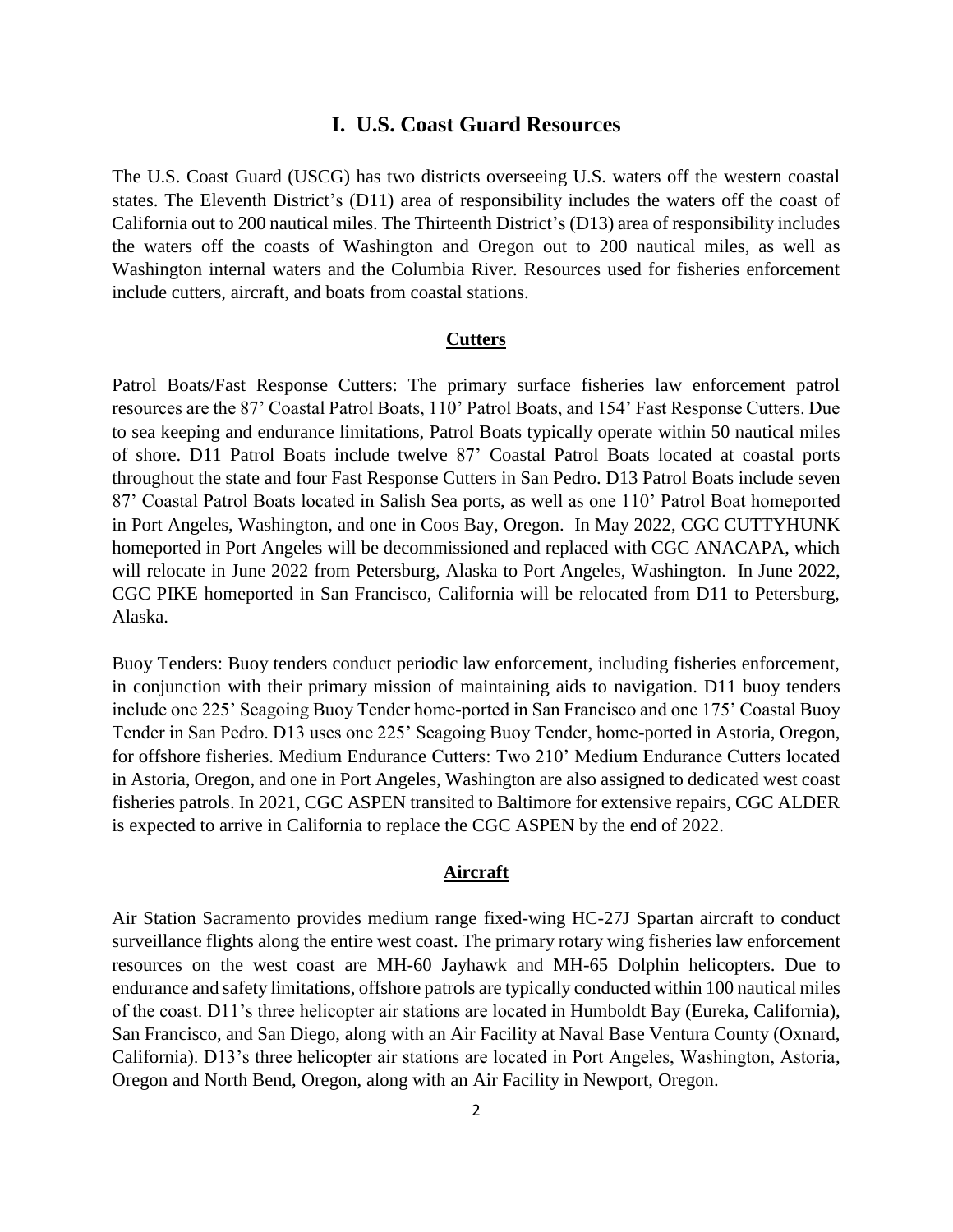#### **Stations**

Small boats from coastal stations primarily conduct search and rescue. However, boat crews are trained in fisheries law enforcement, and conduct patrols to enforce domestic fisheries and safety regulations, typically within 20 nautical miles of shore. D11 has fourteen stations located along the California coast, while D13 has eleven coastal stations along the Washington and Oregon coasts, as well as three stations in Washington internal waters (Port Angeles, Bellingham, and Seattle) and one on the Willamette River (Portland). Two additional seasonal stations are operated in Bandon and Gold Beach, Oregon, during summer months, corresponding with periods of higher boating activity. Typical boat types at west coast stations include the 47' Motor Lifeboat, the 45' Response Boat-Medium, and the 29' Response Boat-Small.

#### **Pacific Regional Fisheries Training Center**

All units involved in fisheries enforcement receive training from the Coast Guard's Pacific Regional Fisheries Training Center in Alameda, California. NOAA Office of Law Enforcement (OLE) agents and state fisheries enforcement officers routinely participate in the training, as well as ride on cutters and aircraft during fisheries enforcement patrols. The success of USCG fisheries enforcement operations is enhanced by collaboration with our enforcement partners from NOAA OLE, Canada Department of Fisheries and Oceans (DFO), and the states of California, Washington, and Oregon.

## **II. Fisheries Enforcement Efforts**

### **Integrity of the U.S. EEZ**

Efforts specific to the west coast were primarily associated with fisheries under the U.S./Canada Tuna Treaty. This year, the USCG continued to focus on robust air and surface surveillance along the U.S./Canada EEZ boundary as resource availability allowed. USCG efforts such as these, in support of ensuring the integrity of the U.S. EEZ, fall under D13's Operation Olympic Shield, a comprehensive and multi-agency enforcement plan to deter illegal incursions into the U.S. EEZ. Additionally, the USCG maintained vigorous air/surface surveillance along the U.S./Mexico EEZ boundary under Operation Baja Tempestad (OBT). While OBT is a counter-drug/migrant smuggling operation, units patrolling the maritime boundary line also ensure there are no EEZ incursions from foreign fishing vessels (FFVs) which directly supports Operation Western Flyer, District 11's EEZ enforcement operation. No EEZ incursions were documented by the Coast Guard within District Eleven or District Thirteen this year.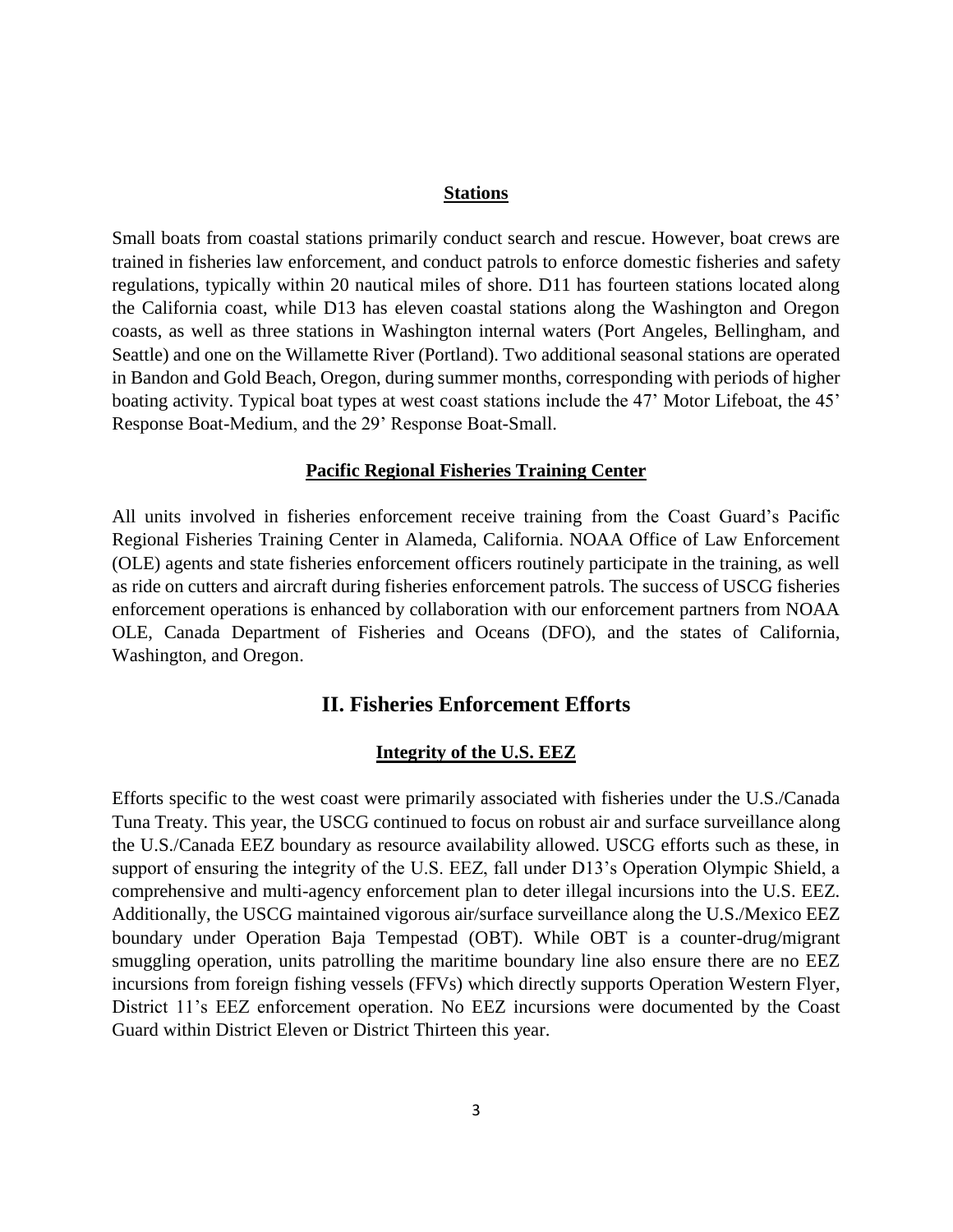During the final month of the US/CA Treaty Albacore fishery, CGC STEADFAST embarked a NOAA OLE Enforcement Officer and a Canada DFO Fishery Officer, who joined Coast Guard Boarding Officers conducting at-sea boardings along the west coast. While no significant violations were detected, the operation advanced cross-border relationships between our three agencies, and facilitated international law enforcement cooperation.

Two Canadian tuna trollers were boarded while fishing in the U.S. EEZ this year with no violations detected. All other Canadian vessels observed or queried were in compliance with applicable treaty provisions. To ensure the integrity of the EEZ, the USCG works closely with various agency partners, including Canada DFO, NOAA OLE and General Counsel, state enforcement, and the U.S. Attorney's Office to ensure collaborative preparation for potential attempts by unauthorized Canadian tuna trollers to fish in the U.S. EEZ. No illegal activity has been detected or reported since reciprocal access resumed under the Tuna Treaty in 2013. The USCG will remain engaged in potential discussions regarding the future of reciprocal access under the Treaty, and enforcement strategies will be developed and employed to ensure compliance. The Coast Guard forwarddeployed a C-27 maritime patrol aircraft and pushed our cutters out to the edges of our EEZ to ensure no Canadian vessels remained in the U.S. EEZ after the treaty season closure.

The Coast Guard also received reports of multiple Canadian Whiting vessels operating near the U.S. EEZ off the coast of northwest Washington. Aircraft and cutters were sortied to investigate and patrol the area with no incursions identified. The Coast Guard relayed the reports to NOAA OLE, who in turn notified Canada DFO who confirmed there was no illegal fishing by reviewing Electronic Monitoring data for the suspect vessels.

The Coast Guard is particularly concerned with continued reporting from the U.S. and Canadian Albacore fleets of net marked fish and potential movement of the Chinese fleet toward the US EEZ. Any fishermen with specific reports of vessel names, dates, and/or locations of Chinese vessels operating in the Northeastern Pacific Ocean are encouraged to make a report to any of the PFMC Enforcement Consultants.

#### **Domestic Fisheries Efforts**

The majority of west coast offshore fisheries enforcement efforts are conducted by 154' Fast Response Cutters and 110' and 87' Patrol Boats, which patrolled for 9,200 hours in 2021. The Medium-Endurance Cutters and Buoy Tenders contributed 865 hours. Coast Guard aircraft patrolled for 1,623 hours while small boats patrolled for 1,370 hours.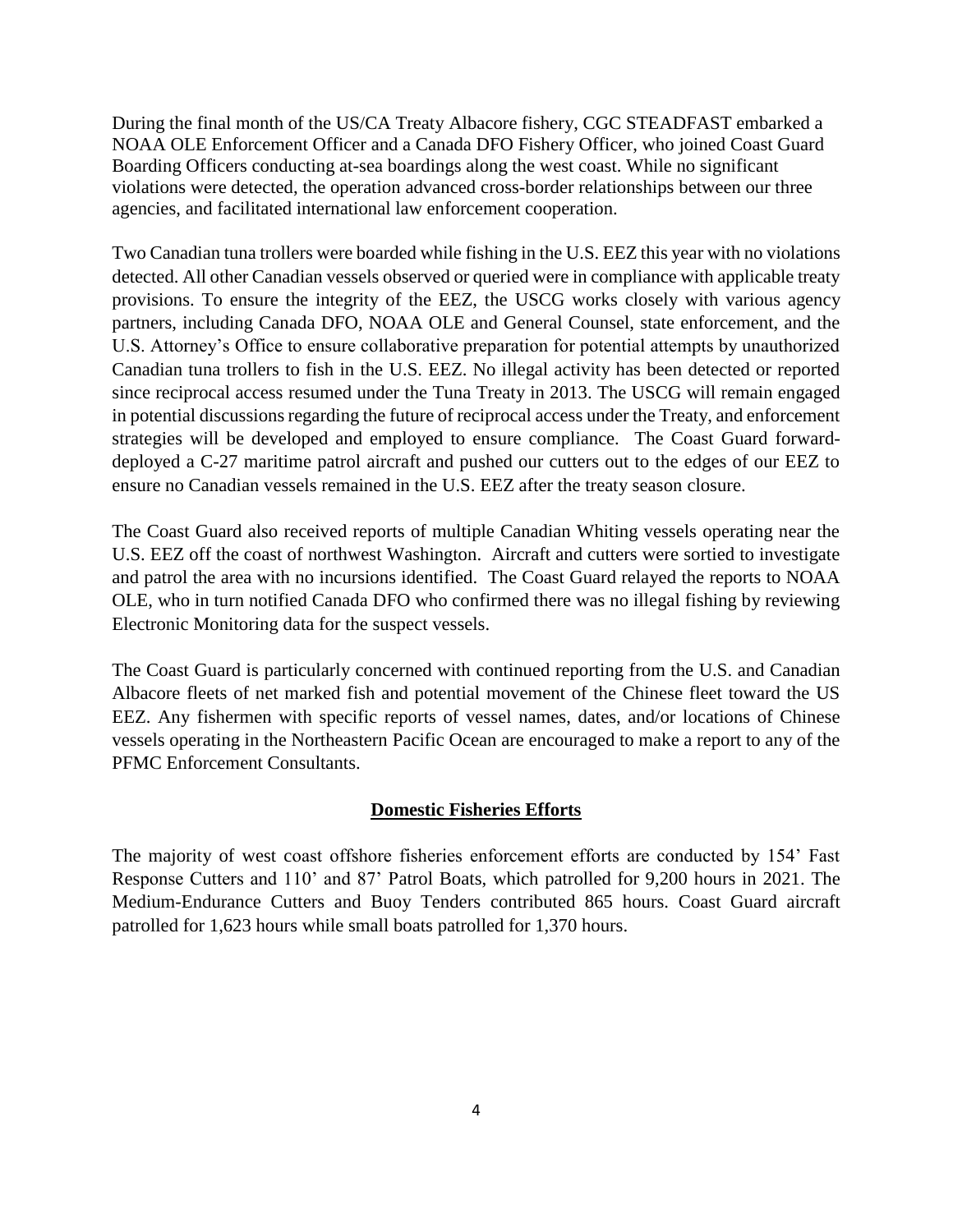

## **USCG Fisheries Resource Hours 2017-2021**

*Figure 1. Coast Guard Living Marine Resource hours on the West Coast.*

In addition to offshore fisheries patrols, USCG units enforced federal safety regulations and monitored tribal and state fisheries activity in Washington internal waters, as well as monitoring Columbia River Buoy 10, and other coastal bay recreational salmon fisheries. Operations were also conducted in internal waters to monitor high volumes of vessel traffic associated with certain fisheries openers. The majority of these targeted efforts included joint patrols, embarking riders, or sharing of information with state and NOAA fisheries enforcement personnel.

Coast Guard units conducted over 2,500 commercial and recreational fisheries boardings in Washington, Oregon, and California waters, covering federal, state, and tribal managed species. Approximately 1/4 of the boardings were on commercial fishing vessels, while the remainder were on recreational and charter vessels.

Similar to the benefits gained from working with enforcement partners, an open flow of communications between the USCG and fishing industry stakeholders is also vitally import to successful mission execution. Industry reports of potential enforcement concerns are extremely valuable to enhancing the USCG's maritime domain awareness. Reports from stakeholders are most effective when they are as timely, accurate, and detailed as possible. Even if an immediate response is not possible, these reports often assist in obtaining more assets to target a particular area of concern.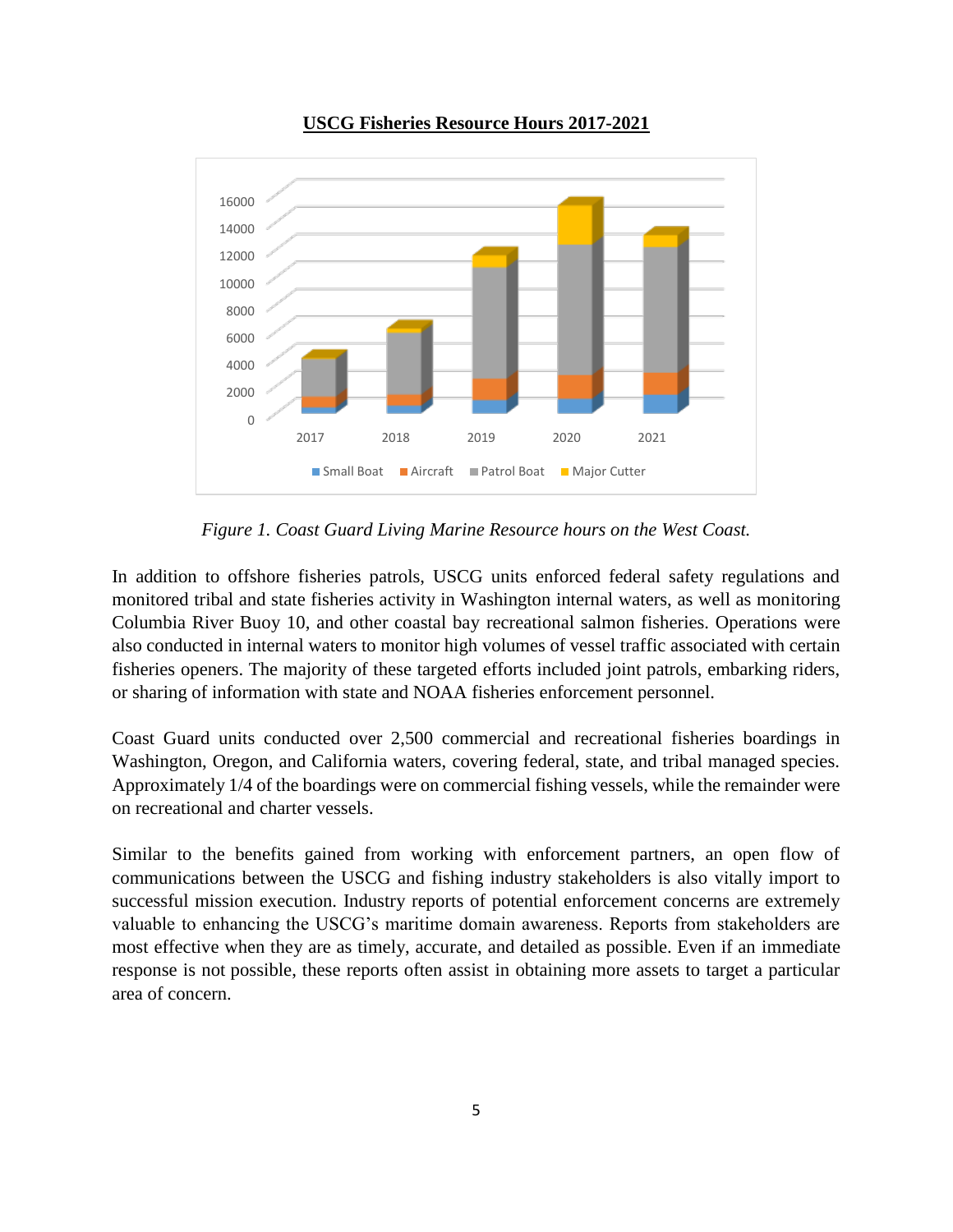## **Violation and Enforcement Summary**

#### **2021 by the Numbers**

*2,578 Fisheries Boardings Fisheries Violations Commercial Safety Violations Commercial Voyages Terminated Recreational Safety Violations*



*Figure 2. 2017-21 Coast Guard Boardings and Fisheries/Safety Violations*

The violations involved documentation of non-compliance with federal fisheries regulations, which were forward to NOAA for adjudication, as well as suspected violations of state and tribal regulations that were forwarded to the appropriate agency/tribe for disposition. Some examples of these fisheries violations include:

- Broadcasting incorrect Vessel Monitoring System (VMS) declaration codes (particularly at the start of Dungeness Crab season)
- Failure to broadcast Automatic Identification System (AIS) inside 12 NM
- Gear violations (i.e. using barbed hooks while fishing for salmon)
- Failure to carry Highly Migratory Species (HMS) logbook
- Fishing in closed areas (federal/state marine reserves)
- Fishing during closed periods
- Violations of Observer regulations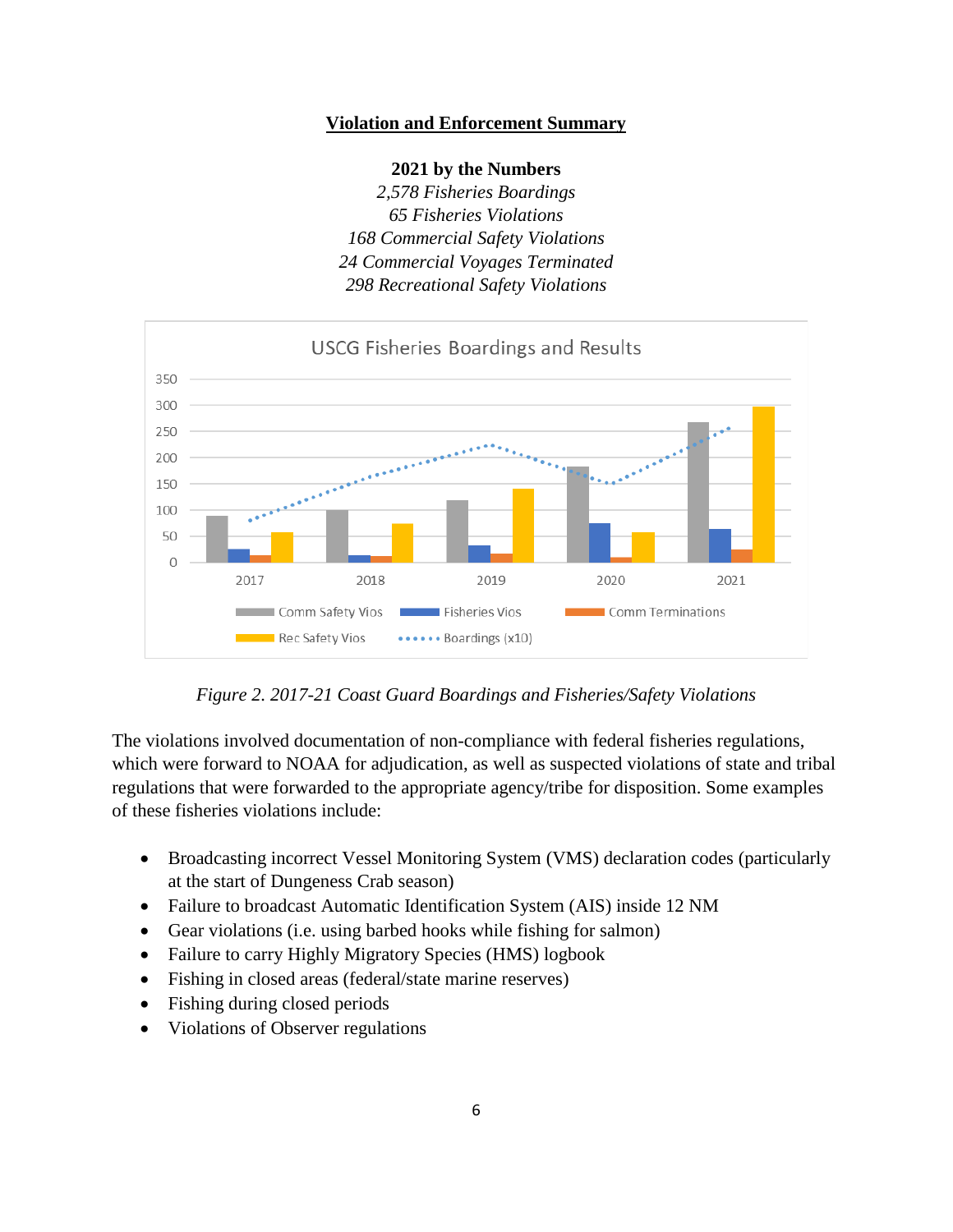#### **High Seas Illegal, Unregulated, Unreported (IUU) Fishing**

USCG Illegal, Unregulated, Unreported (IUU) fisheries enforcement efforts are typically conducted out of District 17 (D17-Alaska) and District 14 (D14-Hawaii). Although direct involvement with specific IUU activities have historically been relatively low on the West Coast, as summarized below, D11 and D13 remain alert to potential issues involving portions of respective areas of responsibility or activity with the potential to impact fisheries or stakeholder representatives related to the Council.

NOAA and the USCG have worked closely with enforcement agencies from Canada, China, Japan, South Korea, and the Russian Federation. The international community has come together to further emphasis the importance of maintaining sustainable fisheries by creating the Western and Central Pacific Fisheries Commission (WCPFC) the North Pacific Fisheries Commission (NPFC), the North Pacific Anadromous Fish Commission (NPAFC) and the North Pacific Coast Guard Forum (NPCGF). The USCG's annual IUU fisheries enforcement operation, known as Operation North Pacific Guard, was conducted again during the summer of 2021.

Operation North Pacific Guard (NPG) is an annual operation, running for 25+ years, designed to detect and deter illegal, unreported, and unregulated (IUU) fishing activity on the high seas of the North Pacific Ocean. CGC BERTHOLF patrolled for 51 days, covered 27,000 NMs and completed 27 boardings on foreign flagged vessels, finding 42 potential violations during NPG 2021. Canada provided aircraft, shipriders, and intelligence support for this year's operation. Global Fishing Watch (GFW) contributed with intelligence support, including targeting and patrol planning analysis. NPG 2021's improved information and intelligence sharing between the U.S., Canada, Japan, Korea, and GFW produced intelligence-driven targeting which resulted in this Operation's highest ever number of violations per boarding, with over half of the violations detected being serious violations.

In support of OP JADE SPEAR, the PRC-flagged FU YUAN YU fleet owned by Pingtan Marine Enterprise Ltd (PME) were priority targets for boardings. PME has a history of illicit activity, to include human rights and IUU fishing violations. After completing five boardings on People's Republic of China (PRC) vessels finding four violations, including two serious violations, PRCflagged fishing vessels summarily denied further boardings, alleging that the international boarding team was not wearing appropriate COVID-19 mitigating protective gear. Of note, the boarding team's protective gear exceeded the best practices outlined by the Regional Fisheries Management Organizations (RFMO), North Pacific Fisheries Commission (NPFC).

Operation North Pacific Guard upholds international maritime governance in the North Pacific by supporting several RFMO, multilateral bodies that adopt legally binding conservation and management measures to protect migratory fish stocks on the high seas. The convention areas of the NPFC, WCPFC, and NPAFC - RFMOs established to conserve and govern important commercial fisheries including squid, tuna, and salmon – are patrolled during the operation. These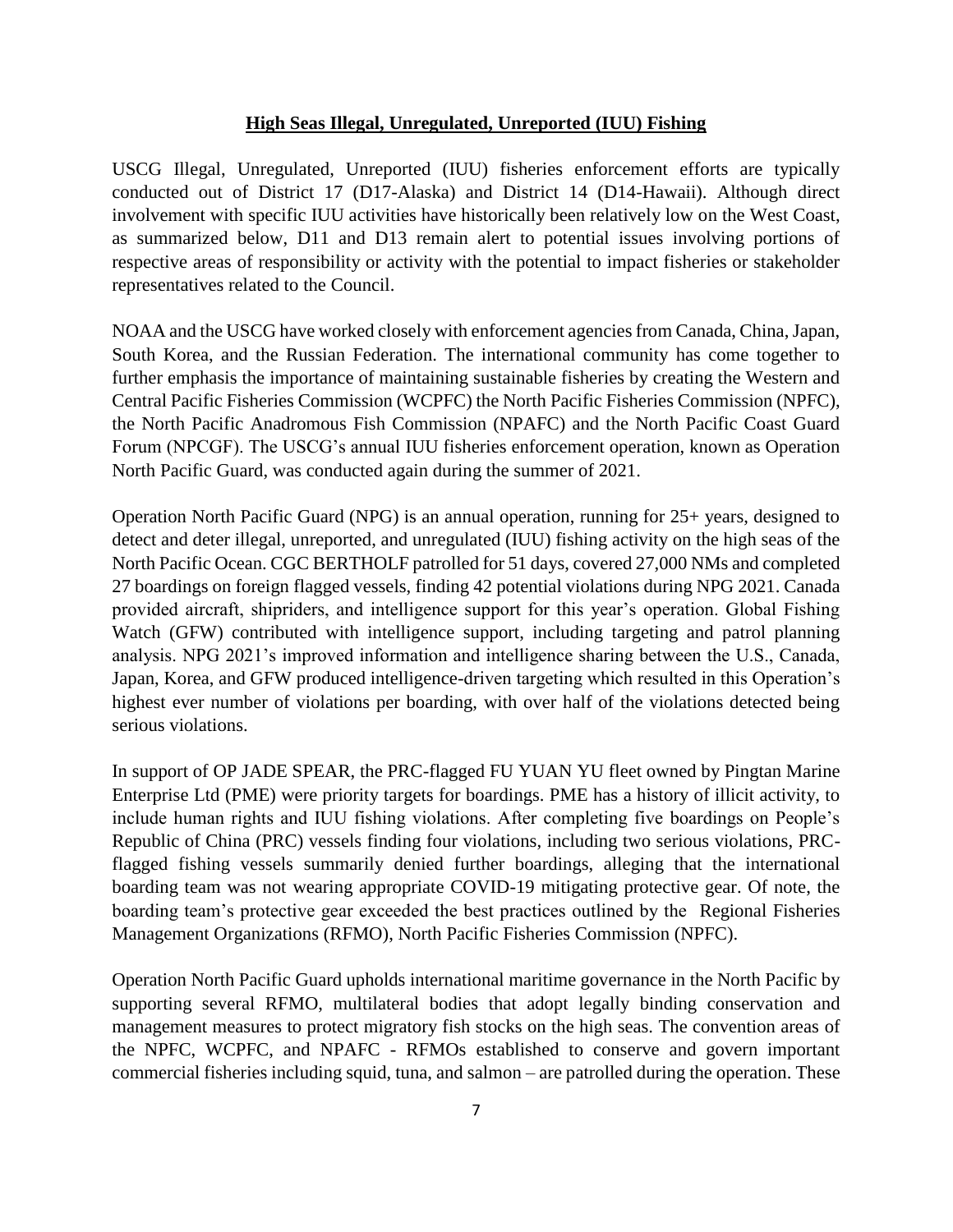RFMOs have adopted monitoring, control, and surveillance measures, including high seas boarding and inspection in various forms. The United States views high seas boarding and inspection authorities in RFMOs to be critically important to monitoring and compelling compliance with regulatory measures. At-sea inspections level the playing field for legitimate operators and challenge IUU fishing bad actors by shining a light on their illicit activities.

## **III. Marine Protected Resources**

In addition to fisheries enforcement, the USCG has an active Marine Protected Resources protection program. Patrolling surface units routinely provide information on ESA-listed species, migratory birds, and marine mammal sightings and interactions, as well as working closely with agency partners and other stakeholders through stranding networks, National Marine Sanctuaries, and state Marine Reserves and Marine Protected Areas.

The Coast Guard responded to three requests for assistance with stranded or entangled whales off the west coast last year. The primarily role of the Coast Guard in these cases is relocating the affected animal and tracking it until NOAA and Marine Mammal Stranding Network assets arrive on scene, which involved both aircraft and surface assets.

Additional Marine Protected Resource focused operations, which involved NOAA OLE, WDFW, OSP, and/or CDFW, were conducted in 2021, including:

- Operation Be Whale Wise: D13's operation focused on the protection of Southern Resident Killer Whales (SRKW), in particular, vessel approach zones. In 2021, USCG also focused on the new WDFW regulations requiring commercial whale watching licenses and AIS. Additionally, Sector Puget Sound conducted a surge operation targeting recreational Chinook and Coho salmon fishing in Puget Sound, geared toward ensuring conservation regulations on the SRKW key forage species are followed. This operation will be conducted again in 2022.
- Operation Buoy 10: D13's operation focused on enforcing regulations protecting ESAlisted Coho salmon on the Columbia River. Several minor violations were detected and referred to WDFW/OSP. This operation will be conducted again in 2022.
- Operation Coleridge: D13's operation focused on the requirement for groundfish longliners to use tori lines when setting gear to avoid interactions with endangered Short-Tailed Albatross. No violations were detected in 2021. This operation will be conducted again in 2022.
- Operation Fluke: D13's operation focused on reducing crab gear interaction offshore with endangered and threatened whales by assisting WDFW and OSP in locating derelict crab gear after the commercial season closes. In 2021, the operation was expanded to assist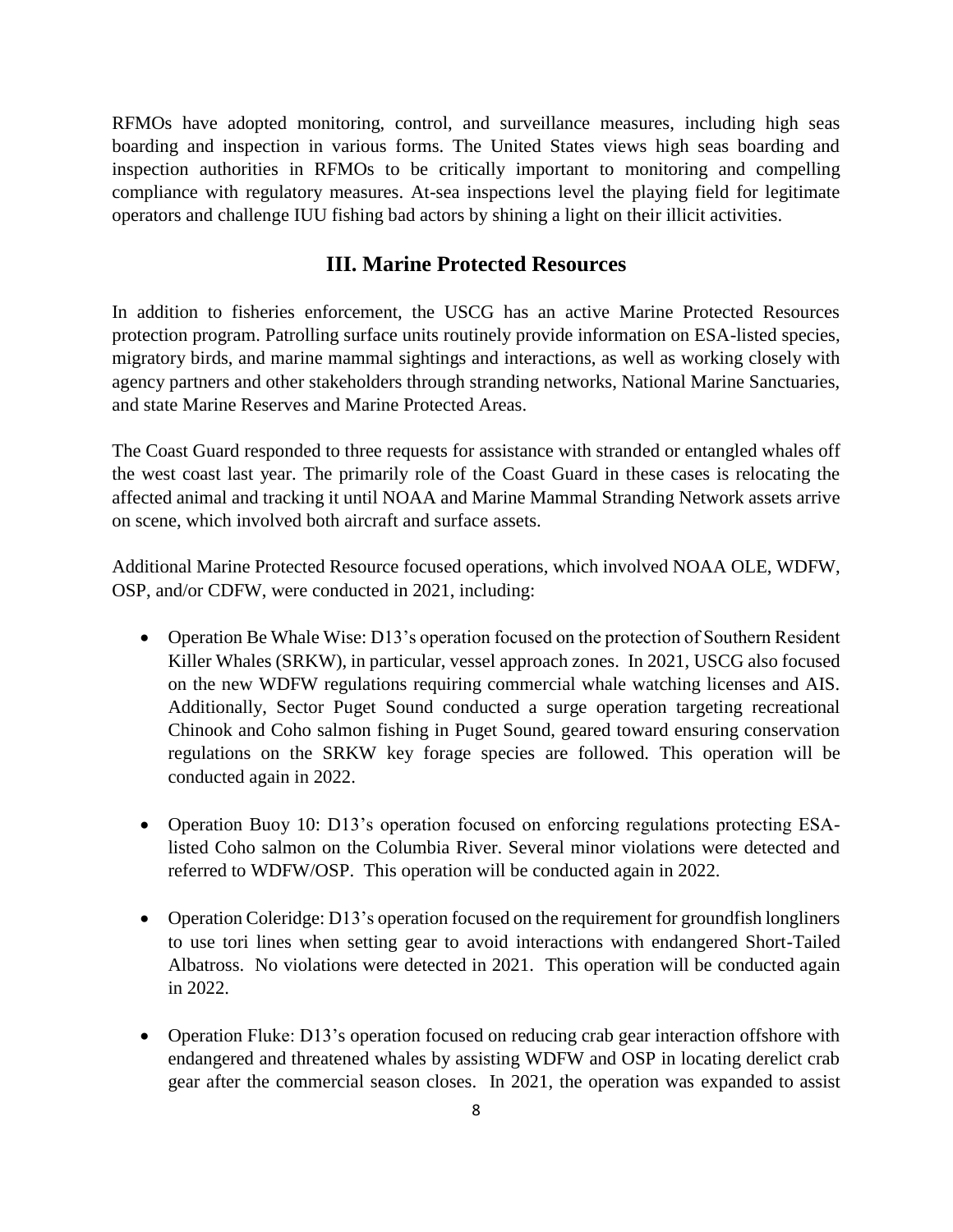OSP enforcing the removal or movement of crab gear when the crab depth limit shifts to 40 fathoms. This operation will be conducted again in 2022.

- Operation Ocean Protector: D11's recurring marine protected resources/marine protected species operation. Air Station Sacramento provided two dedicated National Marine Sanctuaries flights per month. This operation will be conducted again in 2022.
- Operation Silver Surf: D13's operation focused on enforcing regulations protecting ESAlisted Coho salmon on the central and southern Oregon Coast. No significant violations were detected. This operation will be conducted again in 2022.

## **IV. Commercial Fishing Vessel Safety**

One of the USCG's primary objectives during the Council process is to identify ways to improve the safety of all fishing activity, whether it is related to commercial or recreational trips; whether the fisheries are administered by the federal government, the states, or the tribes; and whether the activity takes place in the ocean or within navigable internal waters. In addition to USCG representation on the Council, multiple USCG personnel attend Council meetings in order to engage with stakeholders to answer questions, especially regarding safety. USCG representatives are also available at similar venues throughout the year to collect information, provide advice, and pursue opportunities to enhance safety among the maritime community.



**Commercial Fishing Vessel Lives Lost 2012-2021**

*Figure 3. Lives lost from West Coast commercial fishing vessels since 2012.*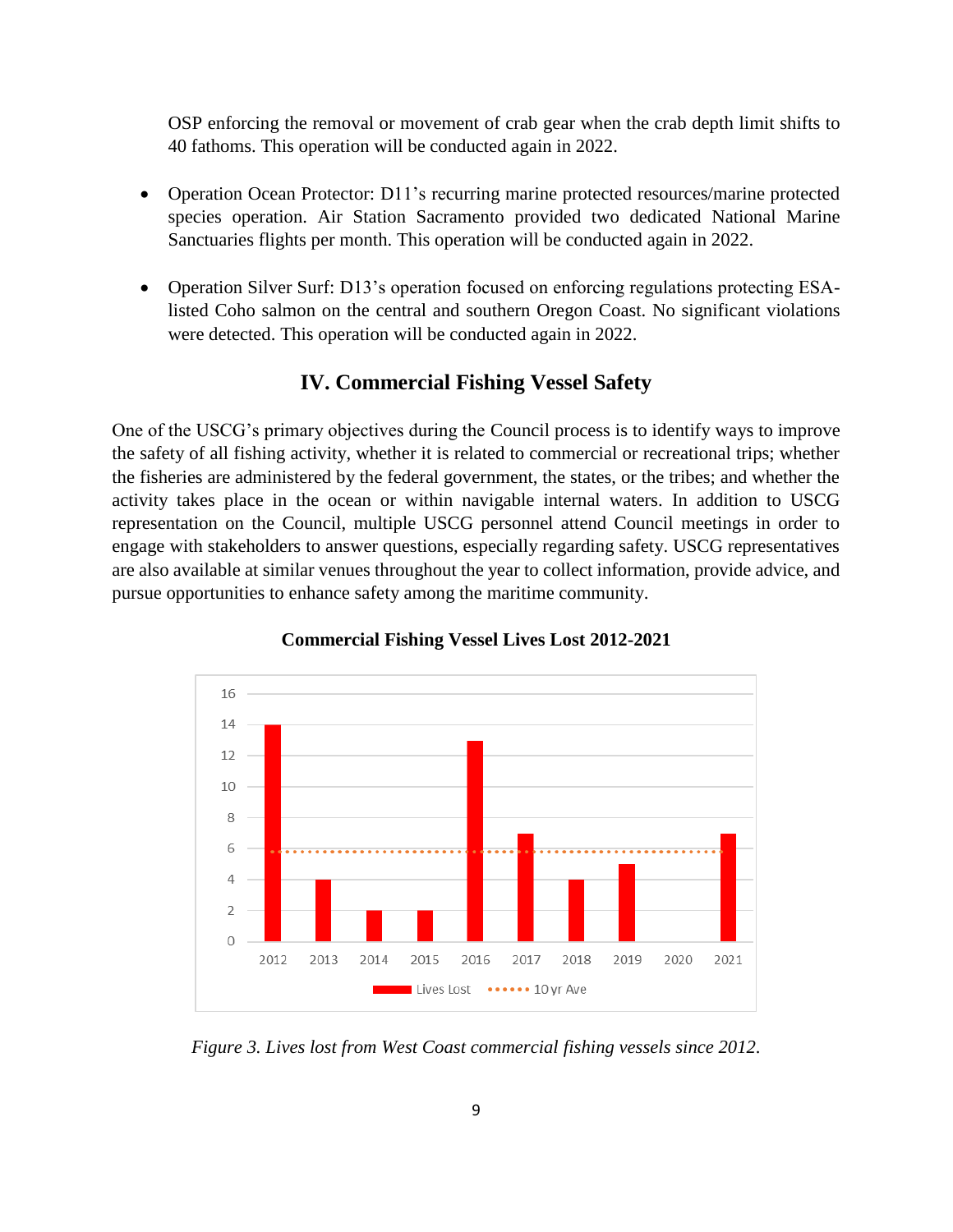Seven lives were lost in West Coast commercial fisheries during 2021. The number of lives lost is slightly higher than the average from the preceding ten-year period (5.8 lives lost per year). The USCG remains diligent in efforts to determine contributing factors to past losses, and steps are being taken to mitigate and reduce potential future losses.

Examples of major Search and Rescue cases involving west coast fishing vessels include:

- In January, a 30-foot wood hulled crab vessel with 3 people onboard became disabled off Patrick's Point. The vessel drifted into the surf and the 3 POB were rescued by an Air Station Humboldt Bay helicopter with minor injuries. The vessel sank and broke up in the surf and was a total loss.
- Also in January, a 51-foot wooden troller with 3 POB became disabled, dragged anchor and ran aground in the Humboldt Bay Entrance Channel. One POB was launched off the boat and recovered. All 3 POB were hoisted by helo and transported to EMS ashore. Vessel sank and was a total loss.
- Also in January, a 28 year-old crewmember onboard a 50-foot crabber died from a drug overdose while moored at Pier 45 in San Francisco.
- In February, a 38FT crabber with 4 POB, capsized as they were inbound crossing the Tillamook Bay bar. The Coast Guard launched a helicopter and two 47' Motor Lifeboats that recovered all 4 crewmembers who were transported to awaiting EMS on shore: 2 responsive and 2 unresponsive. The debris field was reported to be throughout the channel and the vessel overturned against the South Jetty. At the time of the incident, the Tillamook Bay bar was restricted to all recreational and uninspected passenger vessels.
- Also in February, Tacoma Fire Department notified Sector Puget Sound that the CFV ALEUTIAN FALCON was on fire at Pier 25 in Tacoma. Tacoma Fire reported the fire was out of control, with the vessel listing 10 degrees. No one was reported to be onboard. Tacoma Fire fought the fire from both the shore and waterside. The fire is believed to be from hot work that was conducted in the blast freezer on the main deck. There was 9,800 pounds of ammonia, 200lbs of compressed liquid chlorine and 48,000 gallons of diesel on board. The Vessels condition deteriorated and it took a starboard list of 15-20 degrees. The fire burned for several days before it was completely extinguished. A Safety Zone was established by USCG boats and cutters around the vessel and Unified Command with stood up with USCG, WA ECY, and Tacoma Fire Department to manage the fire and pollution concerns. The vessel was declared a total loss.
- In March, Sector Puget Sound received a mayday call reporting a dive accident involving a commercial geoduck dive boat. The diver reportedly snagged on the bottom while diving for geoduck, removed their mask, became unresponsive and was assisted to the surface.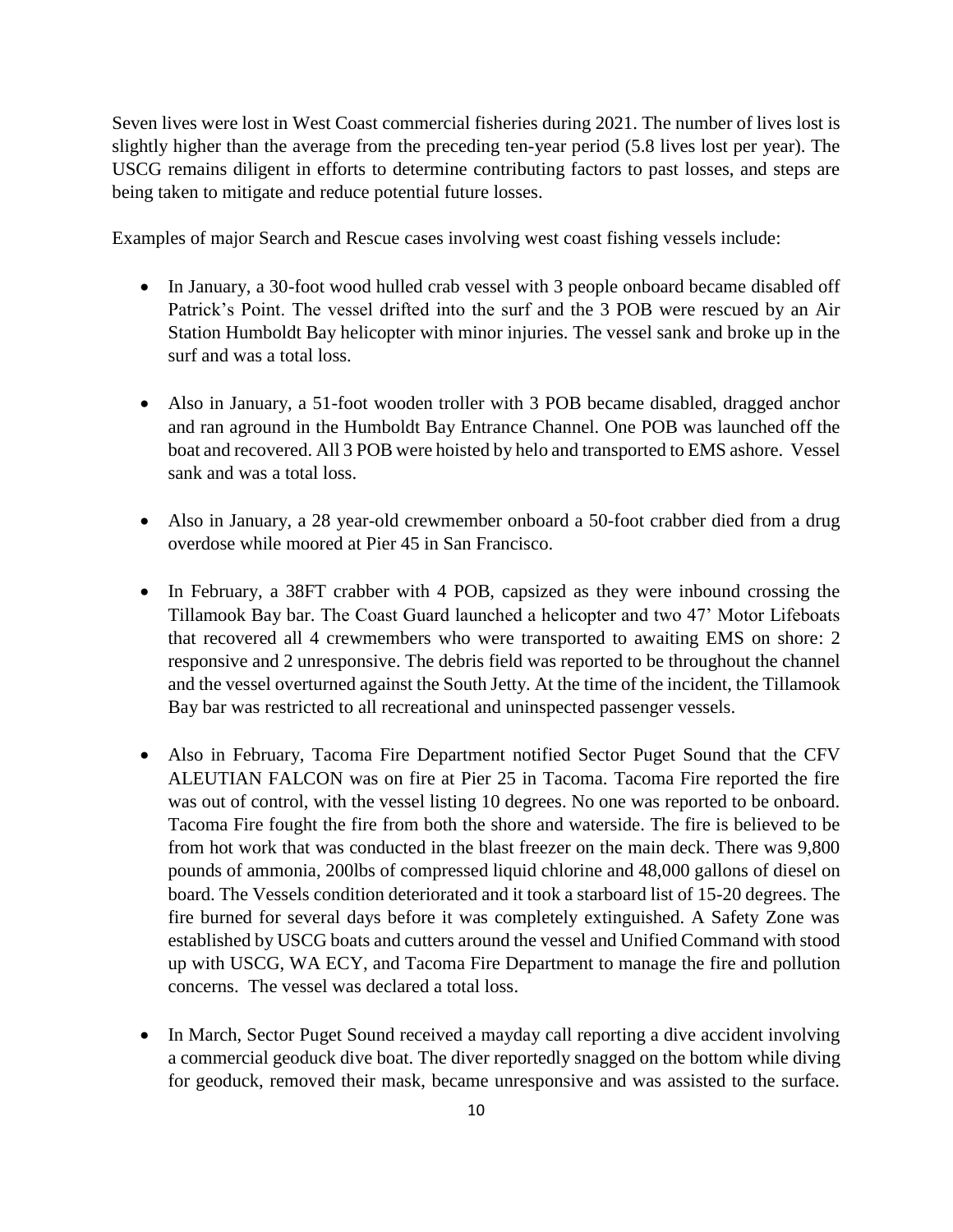The diver was transported to Olympic Medical Center where he was pronounced deceased.

- In April, a 50' CFV was found idling with no one onboard in San Francisco Bay. The owner/operator was found 2 days later under a pier, deceased, not wearing a lifejacket.
- In June, a 32-foot fiberglass salmon troller with 2 people onboard ran aground in Drakes Bay, CA due to fatigue. There were no injuries. Due to limited access from land and sea, POB were rescued by a Sector San Francisco helicopter. The vessel broke up in the surf and was a total loss.
- In July, Sector North Bend received a report of a collision between a a 38 foot troller and a 47 foot troller approximately 12NM west of Yaquina Bay, OR. The Coast Guard launched two 47 Motor Lifeboats from Station Yaquina Bay and a helicopter from Air Station North Bend. Both CFV's were safely escorted to Newport, OR. Post-Search and Rescue Boardings resulted in 5 safety violations aboard one boat and 3 on the other, including failure to maintain a proper lookout as required by Navigation Rule 5.
- In November, a 70-foot steel foot tuna boat 350NM west of Monterey with 7 people onboard had a fire in the pilothouse that became uncontrollable. After sending out a MAYDAY, all POB abandoned ship into the liferaft and were rescued by a passing commercial freighter that was participating in the Automated Mutual-Assistance Vessel Rescue (AMVER) system.
- Also in November, a 67-foot Hagfish vessel reported they were taking on water approximately 20NM offshore the Umpqua River. The crew reported they were abandoning ship onto their lift raft. The vessel's Emergency Indicating Radio Beacon (EPIRB) was activated. The Coast Guard launched 2 helicopters which recovered all 5 survivors. No serious injuries were reported. The vessel was last observed with a small portion of the keel showing above the water, and presumed sunk.
- In December, a runaway 38-foot trawler with 1 POB was found off Santa Barbara with no one onboard. The vessel owner/operator was reported to typically fish alone. After an extensive search, he was presumed to be deceased and the search efforts were suspended.
- Also in December, a 32-foot squid light boat was found aground on the rocks in the Channel Islands with a deceased owner/operator in the pilothouse.

Additional reported casualties included:

- Disabled and Adrift (engine/shaft/rudder/battery issues)
- Minor collisions at sea (net entanglements, low visibility, improper lookout)
- Sinkings at the dock (deferred maintenance)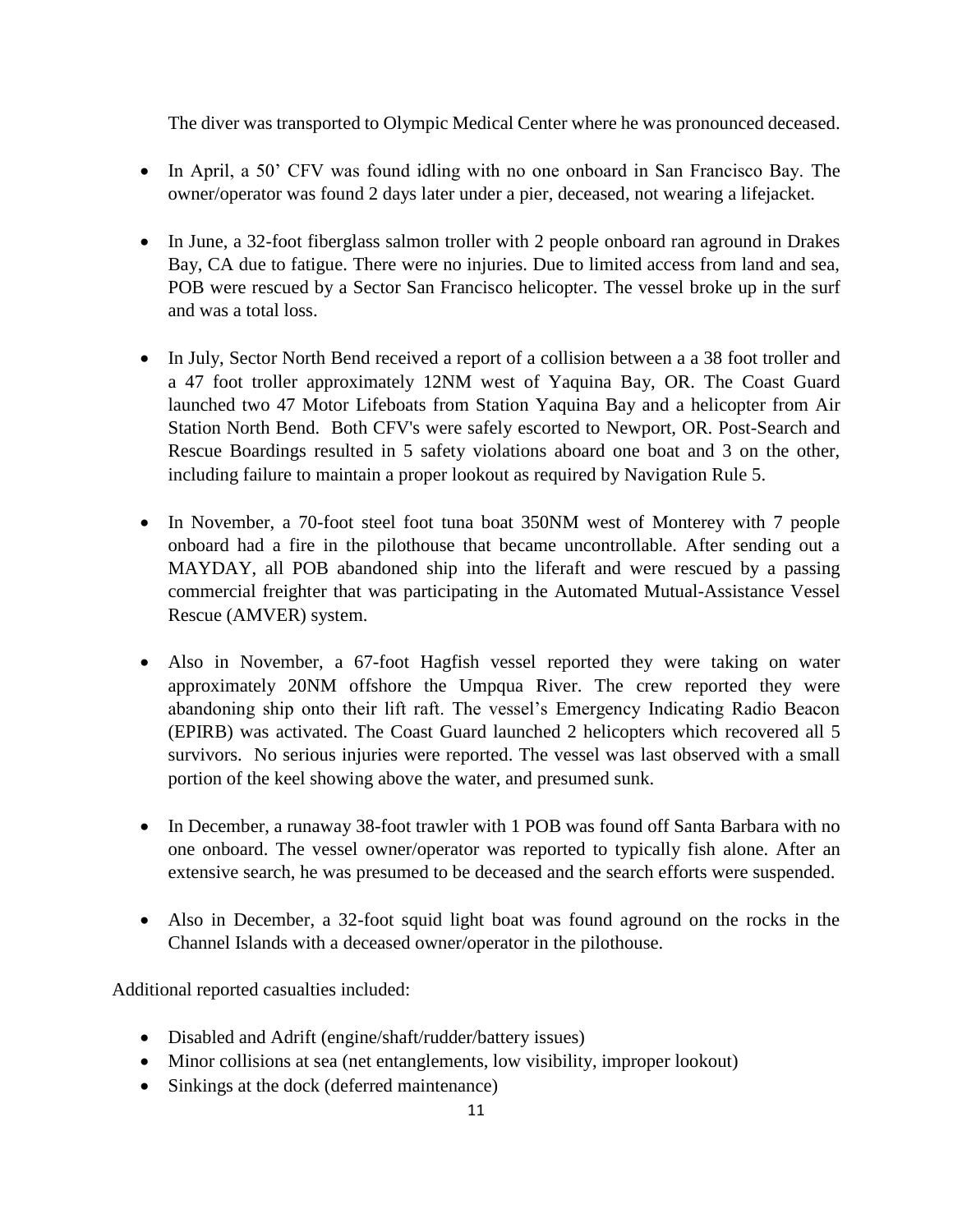- Flooding (pumped out and repaired on-scene)
- Minor injuries (first aid)
- Soft groundings (refloated-no damage)
- Fire (electrical, etc)

These incidents make clear that hazards in the fishing industry are not isolated to a particular fishery, gear type, geographic area, or time of year. The USCG is constantly working to identify trends and take preventive actions in fisheries where incidents occur more frequently, as well as taking steps to attempt to improve the overall safety of the industry.

2021 boarding statistics indicate approximately 17% of commercial fishing vessels boarded had some type of discrepancy involving safety gear carriage requirements or other federal safety regulations (reversing an upward trend of 21% in 2019 and 36% in 2020). Approximately 5% of all commercial fishing vessels boarded had their voyages terminated at sea or were issued a Captain of the Port Order during a post-SAR boarding in port for existence of especially hazardous conditions. Especially hazardous conditions, which are defined in Section 46 of the Code of Federal Regulations can include conditions such as the lack of adequate immersion suits, lack of adequate firefighting equipment, and other conditions having the possibility of presenting an immediate threat to a vessel and its crew. The USCG very carefully considers all circumstances related to the potential termination of a vessel's voyage and issuance of a Captain of the Port Order. The final decision will only be made by the cognizant District Commander or a senior officer to whom the authority has been delegated. Following the termination of a vessel's voyage and issuance of a Captain of the Port Order, the vessel's operator must correct the discrepancies noted and receive permission from the USCG Captain of the Port prior to getting underway again.

In addition to verifying the status of safety gear during at-sea boardings, USCG units also place a significant emphasis on ensuring compliance with Rule 5 of the International Rules of the Road, which requires all vessels to maintain an appropriate bridge watch or lookout. Not maintaining a bridge watch has been identified as a contributing factor to several vessel accidents at sea in the past few years.

USCG fishing vessel safety personnel also work closely with the West Coast Groundfish Observer Program to identify safety concerns on vessels carrying observers. USCG personnel are involved in drill conductor classes and other outreach opportunities to promote at-sea safety, as has been the case for over a decade. USCG fisheries enforcement and commercial fishing vessel safety staff have also worked with NOAA to develop a standard protocol for observers to report to enforcement personnel regarding vessel safety or other concerns at sea. The USCG has a close working relationship with NOAA OLE, which shares information regarding observer debriefings after vessel deployments resulting in observations of suspected safety or MARPOL violations requiring potential follow up by the USCG.